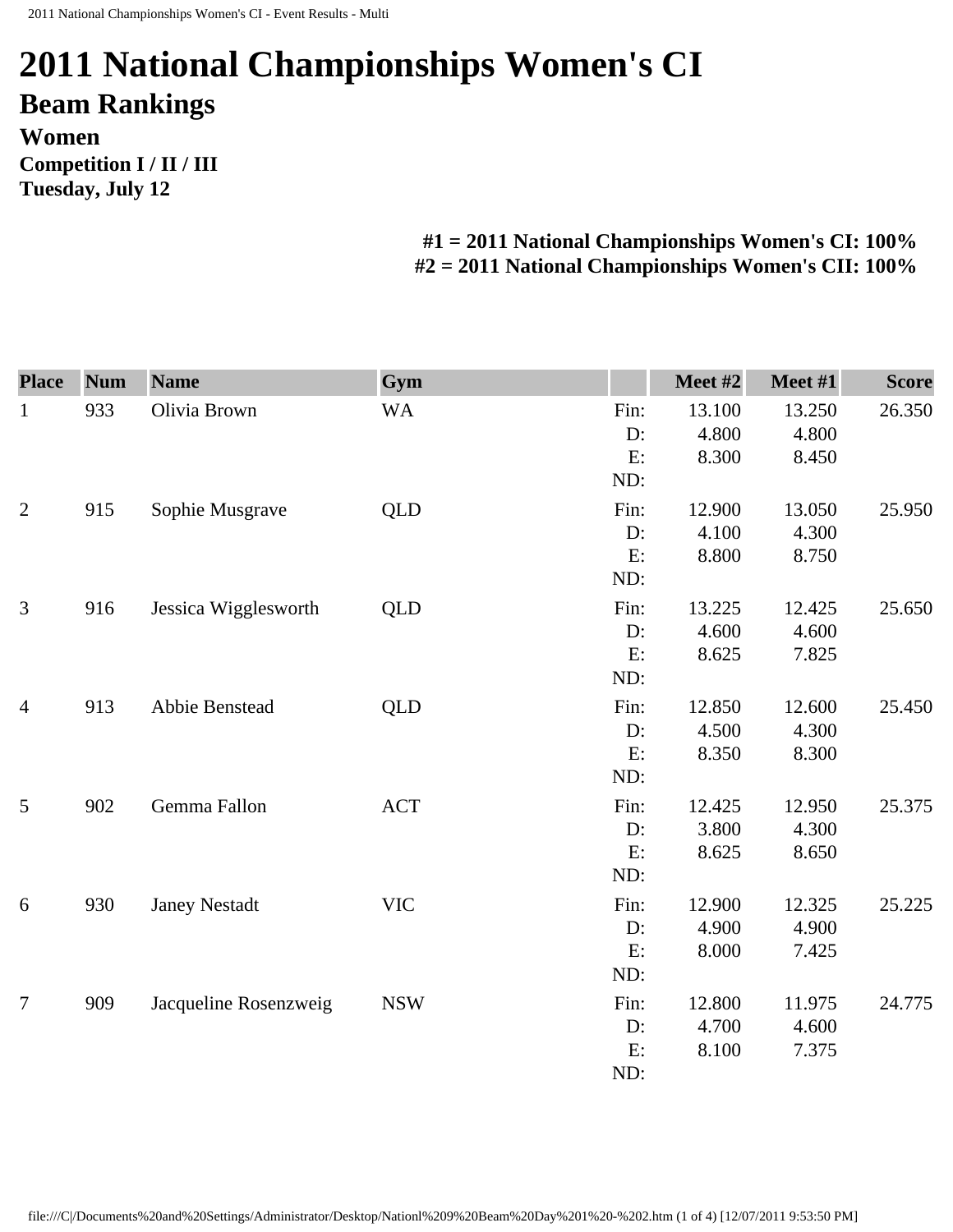2011 National Championships Women's CI - Event Results - Multi

| $8\phantom{1}$ | 905 | Breeanna Carter          | <b>NSW</b> | Fin:<br>D:<br>E:<br>ND:    | 11.600<br>4.400<br>7.200             | 12.850<br>5.100<br>7.750 | 24.450 |
|----------------|-----|--------------------------|------------|----------------------------|--------------------------------------|--------------------------|--------|
| 9              | 925 | Christine Bonfadini      | <b>VIC</b> | Fin:<br>$D$ :<br>E:<br>ND: | 12.050<br>4.000<br>8.050             | 12.325<br>4.700<br>7.625 | 24.375 |
| 10             | 917 | Brianna Wong             | QLD        | Fin:<br>D:<br>E:<br>ND:    | 11.575<br>3.400<br>8.175             | 12.475<br>3.900<br>8.575 | 24.050 |
| 11             | 910 | Hannah Yarwood           | <b>NSW</b> | Fin:<br>D:<br>E:<br>ND:    | 12.075<br>4.300<br>7.775             | 11.950<br>3.800<br>8.150 | 24.025 |
| 12             | 903 | Kenyah Lawler            | <b>ACT</b> | Fin:<br>D:<br>E:<br>ND:    | 11.950<br>4.400<br>7.550             | 12.000<br>4.400<br>7.600 | 23.950 |
| 13             | 929 | Isobel Looker            | <b>VIC</b> | Fin:<br>D:<br>E:<br>ND:    | 11.650<br>4.000<br>7.650             | 12.000<br>4.100<br>7.900 | 23.650 |
| 14T            | 926 | <b>Emily Cavell</b>      | <b>VIC</b> | Fin:<br>D:<br>E:<br>ND:    | 11.525<br>4.100<br>7.425             | 12.000<br>3.900<br>8.100 | 23.525 |
| 14T            | 907 | Claire Esdaile           | <b>NSW</b> | Fin:<br>D:<br>E:<br>ND:    | 12.050<br>4.600<br>7.450             | 11.475<br>3.900<br>7.575 | 23.525 |
| 16T            | 932 | <b>Rhiannon Campbell</b> | <b>VIC</b> | Fin:<br>D:<br>E:<br>ND:    | 12.075<br>3.900<br>8.175             | 11.175<br>3.400<br>7.775 | 23.250 |
| 16T            | 931 | Nicole Quine             | <b>VIC</b> | Fin:<br>D:<br>E:<br>ND:    | 12.075<br>4.200<br>7.875             | 11.175<br>4.200<br>6.975 | 23.250 |
| 18             | 914 | Sky Brunker              | QLD        | Fin:<br>D:<br>E:<br>ND:    | 12.300<br>3.900<br>8.500<br>$-0.100$ | 10.475<br>3.200<br>7.275 | 22.775 |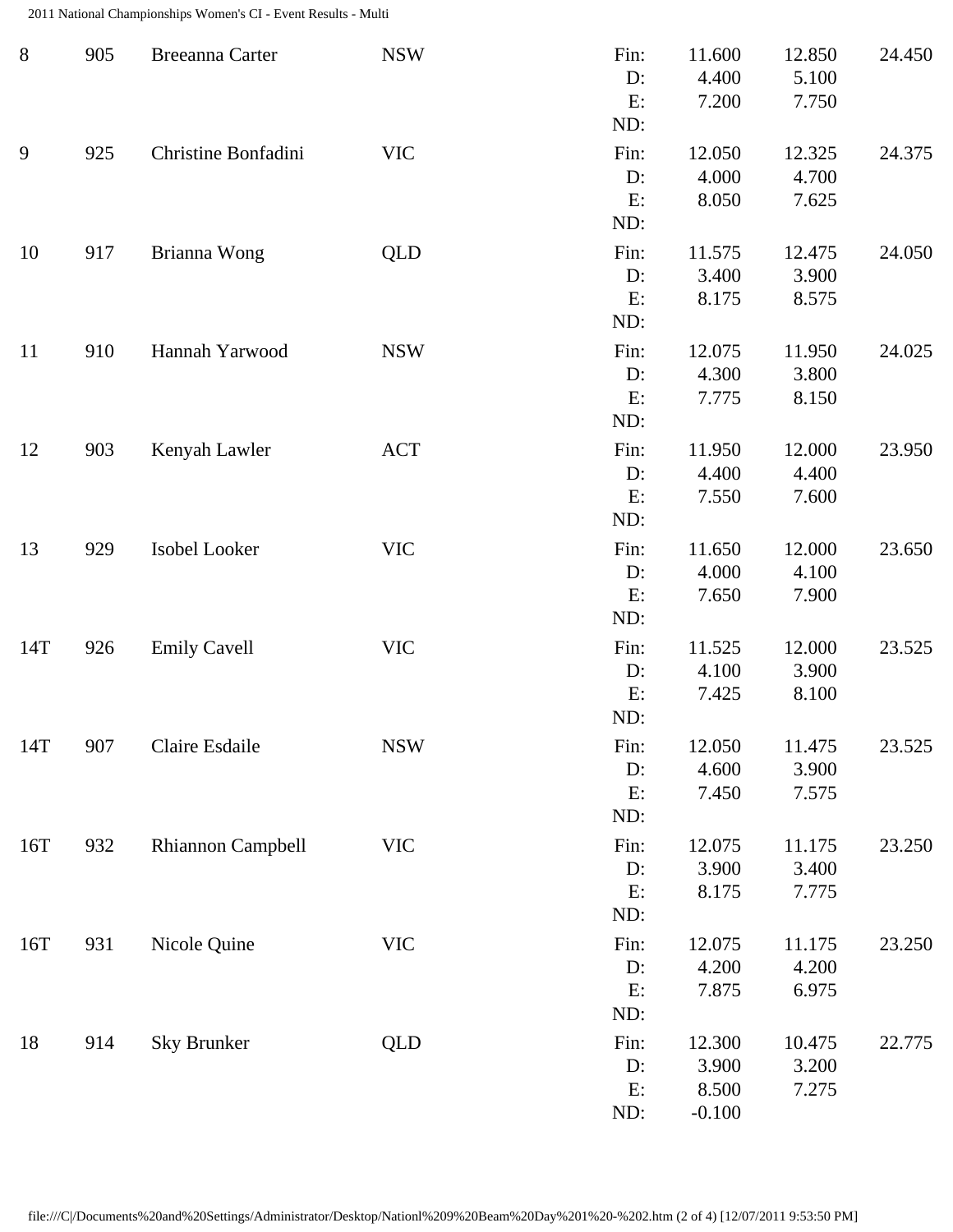2011 National Championships Women's CI - Event Results - Multi

| 19 | 904 | Bianka Rose                 | <b>ACT</b> | Fin:<br>D:<br>E:<br>ND: | 12.000<br>3.900<br>8.100            | 10.175<br>3.200<br>6.975 | 22.175 |
|----|-----|-----------------------------|------------|-------------------------|-------------------------------------|--------------------------|--------|
| 20 | 912 | Mikayla Adams               | <b>QLD</b> | Fin:<br>D:<br>E:<br>ND: | 10.500<br>3.600<br>6.900            | 11.550<br>4.600<br>6.950 | 22.050 |
| 21 | 922 | Kyriah Willacy              | <b>QLD</b> | Fin:<br>D:<br>E:<br>ND: | 10.800<br>3.100<br>7.700            | 11.050<br>3.600<br>7.450 | 21.850 |
| 22 | 901 | Kirstie Dabrowski           | <b>ACT</b> | Fin:<br>D:<br>E:<br>ND: | 11.325<br>3.800<br>7.525            | 10.300<br>3.800<br>6.500 | 21.625 |
| 23 | 924 | Keely Tyler-Dowd            | SA         | Fin:<br>D:<br>E:<br>ND: | 11.275<br>4.500<br>6.775            | 9.800<br>3.600<br>6.200  | 21.075 |
| 24 | 906 | <b>Keily Dober</b>          | <b>NSW</b> | Fin:<br>D:<br>E:<br>ND: | 10.900<br>3.500<br>7.400            | 10.125<br>3.000<br>7.125 | 21.025 |
| 25 | 919 | <b>Stephanie Derrington</b> | QLD        | Fin:<br>D:<br>E:<br>ND: | 11.100<br>3.100<br>8.000            | 9.825<br>2.600<br>7.225  | 20.925 |
| 26 | 934 | Madelaine Jones             | <b>WA</b>  | Fin:<br>D:<br>E:<br>ND: | 9.850<br>4.700<br>5.250<br>$-0.100$ | 10.900<br>4.700<br>6.200 | 20.750 |
| 27 | 927 | <b>Bianca Holt</b>          | <b>VIC</b> | Fin:<br>D:<br>E:<br>ND: | 10.550<br>3.800<br>6.750            | 9.450<br>3.900<br>5.550  | 20.000 |
| 28 | 923 | Alexa Mondello              | SA         | Fin:<br>D:<br>E:<br>ND: | 8.900<br>2.300<br>6.600             | 9.675<br>2.800<br>6.875  | 18.575 |
| 29 | 911 | <b>Riley Cross</b>          | <b>NSW</b> | Fin:<br>D:<br>E:<br>ND: | 9.900<br>3.000<br>6.900             | 8.475<br>2.400<br>6.075  | 18.375 |